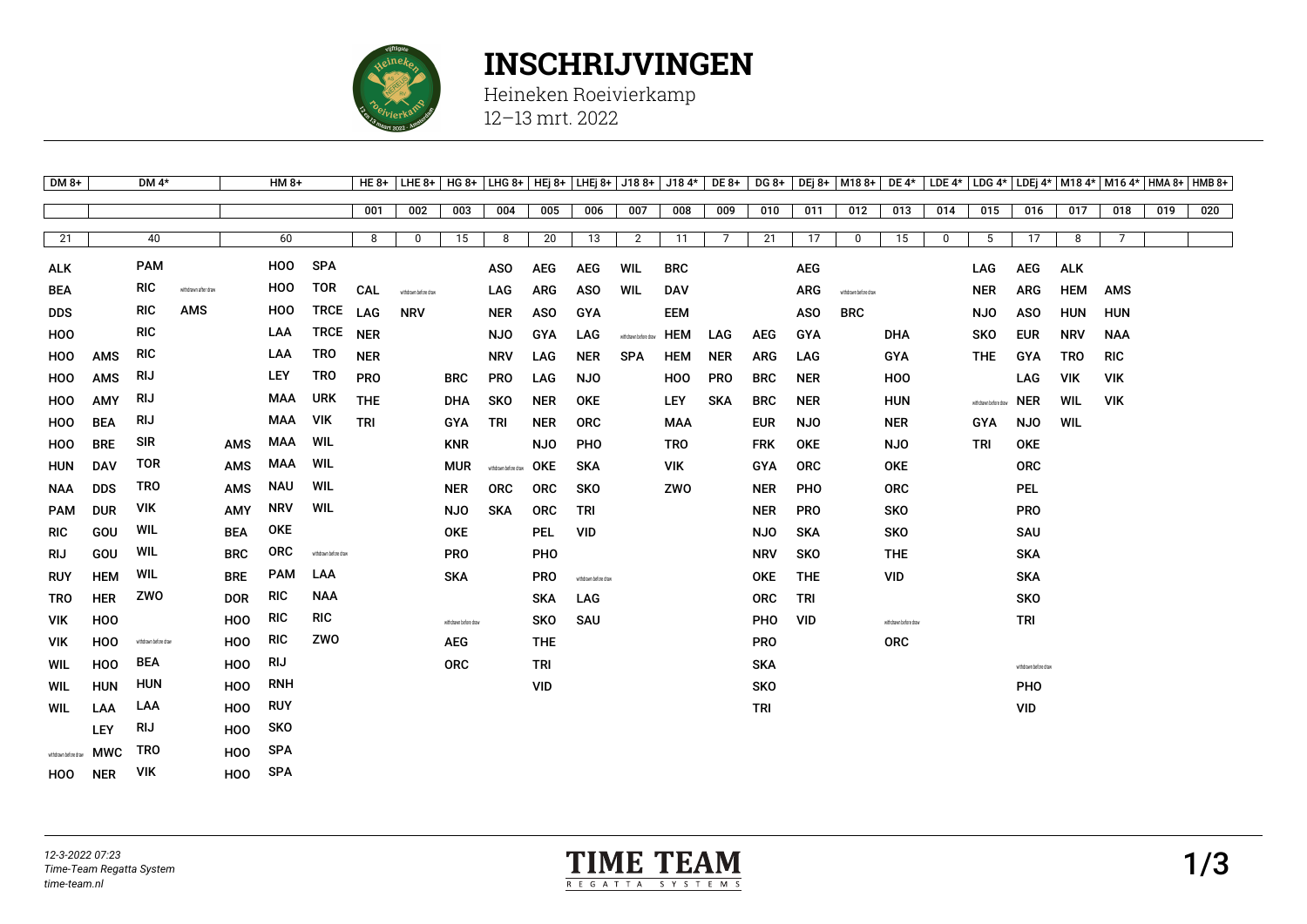

## **INSCHRIJVINGEN**

Heineken Roeivierkamp 12–13 mrt. 2022

|     |                  |     |     |     |     |     |     | [HMC 8+  HMD 8+  HME 8+  HMF 8+  HMG 8+  HMH 8+  HMI 8+  HMJ 8+  HMJ 8+  HMJ 8+  DE 8+  OBedr 8+  J16 4*  DMA 4*  DMB 4*  DMC 4*  DMD 4*  DMF 4*  DMG 4*  DMA 8+  DMB 8+  DMB 8+  DMD 8+  DME 8+  DME 8+  DMF 8+  DMF 8+  DMF |              |                       |     |     |     |     |     |     |     |     |     |     |     |     |     |     |     |     |
|-----|------------------|-----|-----|-----|-----|-----|-----|-------------------------------------------------------------------------------------------------------------------------------------------------------------------------------------------------------------------------------|--------------|-----------------------|-----|-----|-----|-----|-----|-----|-----|-----|-----|-----|-----|-----|-----|-----|-----|-----|
| 021 | $\overline{022}$ | 023 | 024 | 025 | 026 | 027 | 028 | 029                                                                                                                                                                                                                           | 030          | 031                   | 032 | 033 | 034 | 035 | 036 | 037 | 038 | 039 | 040 | 041 | 042 | 043 | 044 | 045 | 046 | 047 |
|     |                  |     |     |     |     |     |     |                                                                                                                                                                                                                               |              |                       |     |     |     |     |     |     |     |     |     |     |     |     |     |     |     |     |
|     |                  |     |     |     |     |     |     | 21                                                                                                                                                                                                                            | $\mathbf{0}$ | 10                    |     |     |     |     |     |     |     |     |     |     |     |     |     |     |     |     |
|     |                  |     |     |     |     |     |     | ${\sf AEG}$                                                                                                                                                                                                                   |              | <b>HEM</b>            |     |     |     |     |     |     |     |     |     |     |     |     |     |     |     |     |
|     |                  |     |     |     |     |     |     | AEG                                                                                                                                                                                                                           |              | HOO                   |     |     |     |     |     |     |     |     |     |     |     |     |     |     |     |     |
|     |                  |     |     |     |     |     |     | <b>ASO</b>                                                                                                                                                                                                                    |              | HOO                   |     |     |     |     |     |     |     |     |     |     |     |     |     |     |     |     |
|     |                  |     |     |     |     |     |     | <b>EUR</b>                                                                                                                                                                                                                    |              | LEY                   |     |     |     |     |     |     |     |     |     |     |     |     |     |     |     |     |
|     |                  |     |     |     |     |     |     | GYA                                                                                                                                                                                                                           |              | <b>RIC</b>            |     |     |     |     |     |     |     |     |     |     |     |     |     |     |     |     |
|     |                  |     |     |     |     |     |     | HOO                                                                                                                                                                                                                           |              | <b>VIK</b>            |     |     |     |     |     |     |     |     |     |     |     |     |     |     |     |     |
|     |                  |     |     |     |     |     |     | HOO                                                                                                                                                                                                                           |              | <b>VIK</b>            |     |     |     |     |     |     |     |     |     |     |     |     |     |     |     |     |
|     |                  |     |     |     |     |     |     | LAG                                                                                                                                                                                                                           |              | <b>WIL</b>            |     |     |     |     |     |     |     |     |     |     |     |     |     |     |     |     |
|     |                  |     |     |     |     |     |     | <b>NER</b>                                                                                                                                                                                                                    |              | WIL                   |     |     |     |     |     |     |     |     |     |     |     |     |     |     |     |     |
|     |                  |     |     |     |     |     |     | <b>NJO</b>                                                                                                                                                                                                                    |              | WIL                   |     |     |     |     |     |     |     |     |     |     |     |     |     |     |     |     |
|     |                  |     |     |     |     |     |     | <b>NJO</b>                                                                                                                                                                                                                    |              |                       |     |     |     |     |     |     |     |     |     |     |     |     |     |     |     |     |
|     |                  |     |     |     |     |     |     | OKE                                                                                                                                                                                                                           |              | withdrawn before draw |     |     |     |     |     |     |     |     |     |     |     |     |     |     |     |     |
|     |                  |     |     |     |     |     |     | OKE                                                                                                                                                                                                                           |              | HOO                   |     |     |     |     |     |     |     |     |     |     |     |     |     |     |     |     |
|     |                  |     |     |     |     |     |     | ORC                                                                                                                                                                                                                           |              |                       |     |     |     |     |     |     |     |     |     |     |     |     |     |     |     |     |
|     |                  |     |     |     |     |     |     | ORC                                                                                                                                                                                                                           |              |                       |     |     |     |     |     |     |     |     |     |     |     |     |     |     |     |     |
|     |                  |     |     |     |     |     |     | <b>PRO</b>                                                                                                                                                                                                                    |              |                       |     |     |     |     |     |     |     |     |     |     |     |     |     |     |     |     |
|     |                  |     |     |     |     |     |     | <b>RIC</b>                                                                                                                                                                                                                    |              |                       |     |     |     |     |     |     |     |     |     |     |     |     |     |     |     |     |
|     |                  |     |     |     |     |     |     | <b>SKA</b>                                                                                                                                                                                                                    |              |                       |     |     |     |     |     |     |     |     |     |     |     |     |     |     |     |     |
|     |                  |     |     |     |     |     |     | SKO                                                                                                                                                                                                                           |              |                       |     |     |     |     |     |     |     |     |     |     |     |     |     |     |     |     |
|     |                  |     |     |     |     |     |     | THE                                                                                                                                                                                                                           |              |                       |     |     |     |     |     |     |     |     |     |     |     |     |     |     |     |     |
|     |                  |     |     |     |     |     |     | <b>TRI</b>                                                                                                                                                                                                                    |              |                       |     |     |     |     |     |     |     |     |     |     |     |     |     |     |     |     |
|     |                  |     |     |     |     |     |     |                                                                                                                                                                                                                               |              |                       |     |     |     |     |     |     |     |     |     |     |     |     |     |     |     |     |